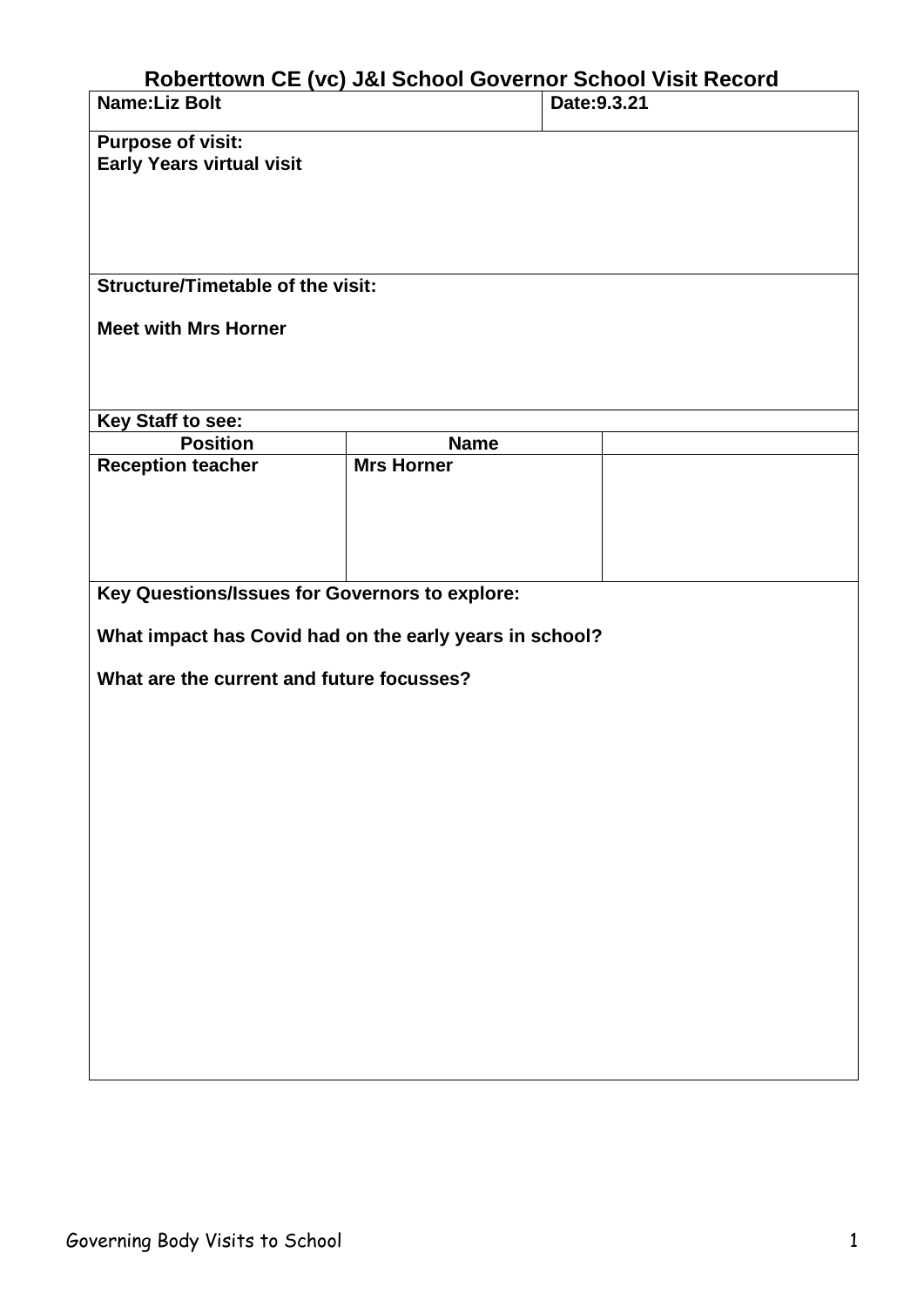## **Governor's Observations/Evaluation**

Mrs Horner and I spent time discussing how she had managed the challenging practicalities of teaching children both in school and remotely during this last lockdown. She said it was a balancing act, but it had been possible to do three 15 minutes sessions online with the children each day, with the phonics session being for the whole class, and also the story/discussion session being for the whole class at times; maths was delivered in split sessions. This had seemed to work well and the children and staff managed the routine very well once everyone got used to it. Mrs Horner felt it had been very important for the children to come together at least once in the day in order for them to feel part of the class. Mrs Horner also followed up with parents any children that had not been online as expected.

One of the challenges with the remote learning had been supporting parents to understand what was being taught and how; Mrs Horner had helped parents to understand that the learning was being delivered through play, and not through worksheets. Parents had been encouraged to send in photographs of their children's constructions, for example.

Mrs Horner felt that one of the biggest impacts on children during the lockdowns had been the loss of structure to their day, the routines associated with the rhythm of a school and they were missing their friends. Some children were confused as to why some of them were in school and others were not. She also felt that children's personal, social and emotional development (PSED) had been impacted quite widely. Children had not had enough time in school to learn and establish their skills in self-regulation, to want to be independent and persevere with challenges, to negotiate with their peers, some of the essential building blocks for learning. As the children came into school in September after the long lockdown between March and June 2020, it was evident that they had missed the social experiences and maturation that occurs in the last term of their development before they enter school. This latest additional extended period away from their friends has continued to impact their PSED. There was some evidence that some children's language and communication skills had benefitted from more one to one time at home, but this is by no means the case for every child.

Children have also missed sensory play and experiences (sand, dough, etc) and the many opportunities for learning that these activities bring, such as maths and science concepts and language development. The loss of wider experiences such as trips and events have also narrowed children's experience and knowledge of the world. It is not going to be possible to make up lost ground by the end of the summer term.

We discussed how relationships with parents had been impacted by the new ways of working and Mrs Horner felt that she was missing the informal interactions with parents at the beginning and end of the school days which can be very useful in supporting children and understanding their needs and she is looking forward to resuming these when it is possible.

We talked about what opportunities Covid may have brought and Mrs Horner felt that it was an opportunity to focus on what really matters for children; children need to have time together, to reestablish as a class group and members of the school community, to learn the vital skills described earlier in terms of PSED so that when these are secure then children will be better able close academic gaps. She felt that new ways of using technology may also be useful in the future.

Mrs Horner told me about Evidence Me, the online learning journal that is being used to capture observations of children's work which is also shared with and accessed by parents. She feels that there has not been enough time using it to see its full potential, but it is certainly time-saving when creating portfolios and parents like it as they can log in to see their child's work and also contribute to the journal.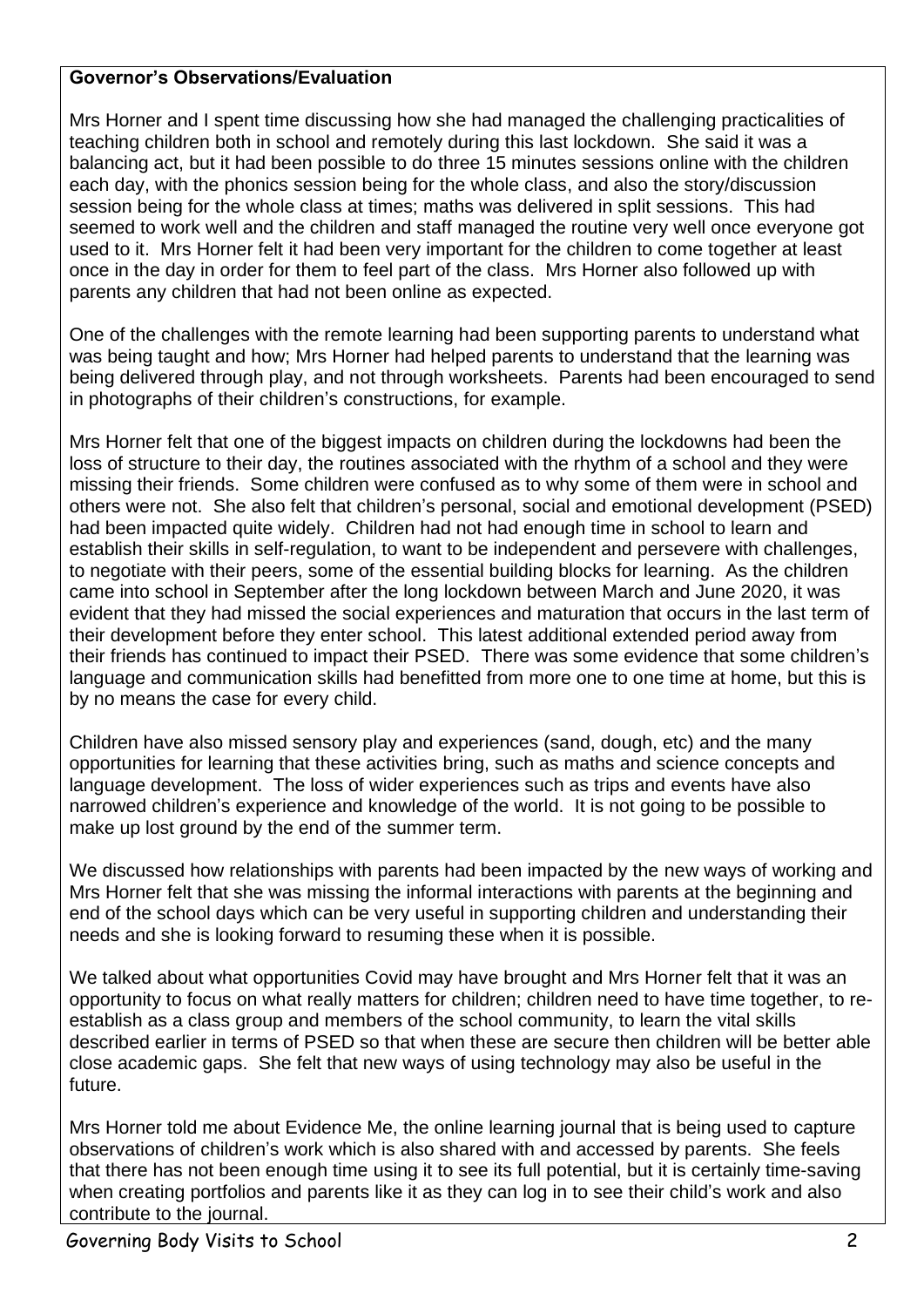The Early Years Foundation Stage framework has been revised and this comes into effect in September 2021 and Mrs Horner is expecting that she will be going on some training. She is currently doing some Nuffield speech and language training.

Workload is always an issue for all teachers and Mrs Horner felt that one of the strengths of Roberttown school is the shared sense of everyone working together, being in a team that supports each other. She feels that, going forward, the school has an opportunity reflect on the learning environment and curriculum, and that the school ethos of always putting the child first will bring creative thinking to helping support children with their individual needs, whatever these may be.

**My thanks to Mrs Horner for taking the time to talk to me today.**

## **Culture observed in the school**

## **Any Key Issues Arising for the Governing Body:**

These very young children have missed a lot of vital experiences during the lockdown periods, particularly those that have not been able to be in the school building. It remains to be seen what impact this is going to have on their later personal development and their attainment and achievement. As part of our monitoring processes, we must be mindful of these difficult days for some considerable time to come.

We must also remain aware of the possible longer term impacts on the school staff team; this time has been difficult and challenging in so many ways, and probably a very different experience for each person.

Despite all the challenges that Covid has brought, there are no doubt opportunities to be welcomed and new ways of doing things that would not have been possible before this; we should explore these and take advantage of them where they make a positive difference for all those in our school community.